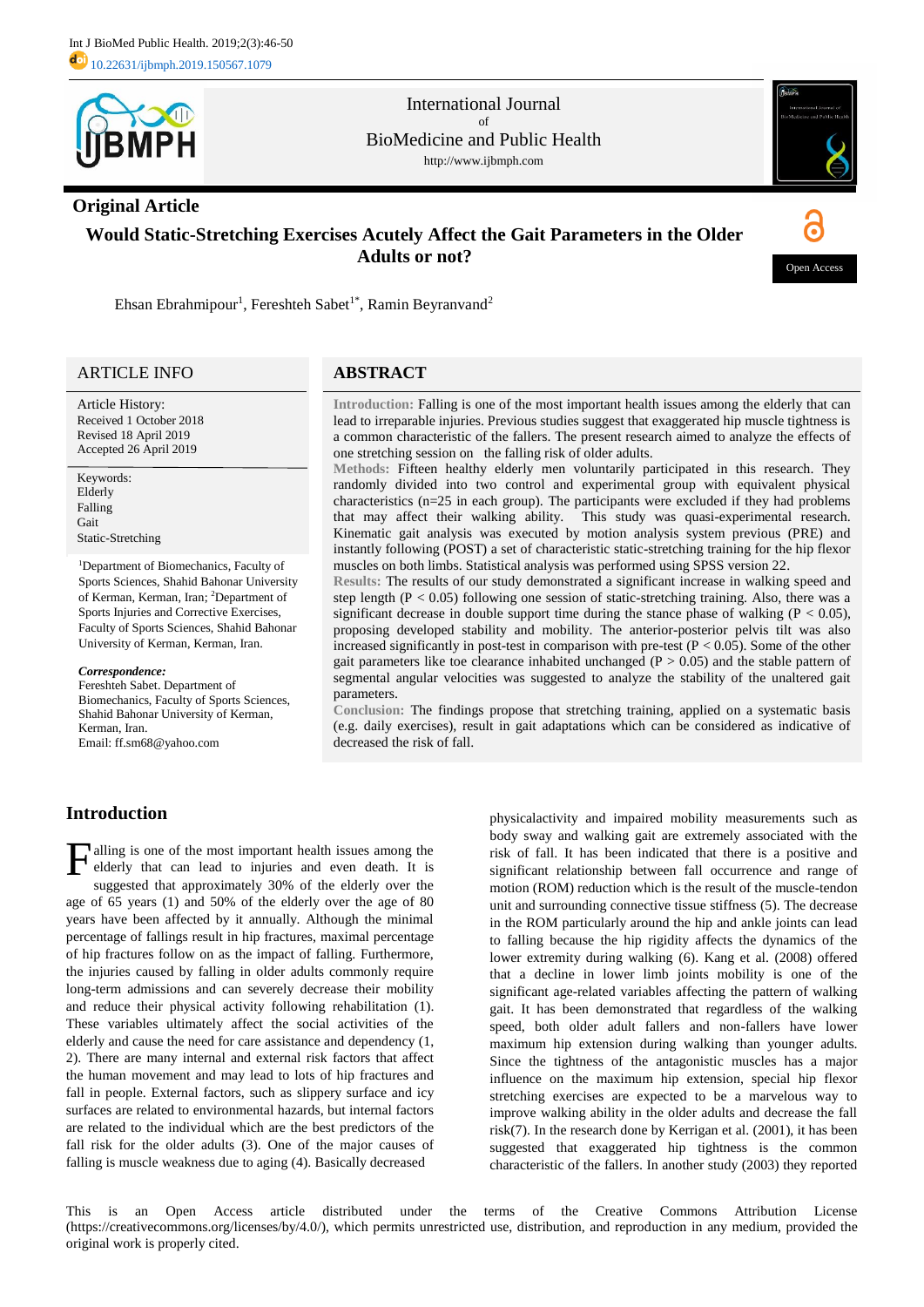an increase in the maximum hip extension during walking, following a 10-week unsupervised training program, but the increase was not significant. These results may be due to the lack of adequate adherence and control over the exercise. Actually, it has been demonstrated that home practiced (unsupervised) exercises are less effective than controlled, center-based ones. The effect of correctly performed stretching exercise on gait parameters has remained unclear. If it is assumed that the result of long-lasting exercises is accumulative feedback of consecutive training sessions, examining the temporary effect created by one session can found an interesting option to comprehend the longlasting consequences of stretching exercise programs. Actually it has been shown that stretching exercises can construct acute alternations in joint ROM (8-11). Aging can be characterized via additional amplitude at the hip joint and or several changes in gait pattern (e.g., increase step length) that have been provided by the acute effects of stretching exercises. Consequently, the current research focused on the investigation of the acute effects of a single session of static stretching training for the hip flexor muscle complex over the walking gait and some of the factors that have been correlated with the falling risk in the older adults.

## **Methods**

## **Participants**

Fifteen healthy elderly men voluntarily participated in this research. All of the participants signed the written consent form, after apprising of the inherent risks and benefits. The participants were excluded if they had problems that may affect their walking ability (e.g. a history of surgery or fractures in the lower extremity, low back pain, arthritis, etc.), were unable to carry out their regular daily activities with no assistance, had a history of falling over the past 12 months or were involved in a regular physical activity program in the last six months. Female participants were not included, because of physiological differences between the two genders. This study was approved in the Ethics Committee at Kerman University of Medical Sciences (IR.KMU.REC.1394.598).

## **Data collection**

Participants were requested to walk in the laboratory area, less than the 30s following the static-stretching procedures to record their gait kinematics. They walked specified pathway 4-6 times, to be familiar with the protocol. The walking procedure was performed barefoot at the participant's self-selected speed. Three-dimensional kinematics of the lower extremities were recorded with 3D Motion Analysis System (Digital Real-Time System, Raptor-H, with 6 infrared optoelectronic cameras). Passive markers were placed on the landmarks bilaterally which include: 1. Anterior superior iliac crest (ASIC), 2. The most prominent protuberance of the greater trochanter (TROC), 3. Lateral femoral epicondyle (KNEE), 4. Lateral malleolus (MALL) and 5. he fifth metatarsal joint (META). The right side of the lower limb kinematic was analyzed. The two-dimensional analysis in sagittal and frontal planes of the pelvis and lower extremities were performed. Other researches have used unilateral analysis (7, 12, 13) and have reported a symmetrical profile between segments in healthy individuals(14). First three valid trials from ten gait cycles for each participant in both experimental conditions (PRE and POST), were selected to further analysis. The period between two consecutive heel

contacts of the right foot was considered as the gait cycle. Each participant's movement pattern had been represented by these three cycles which were normalized to the gait cycle (first heel contact corresponded to 0% and the second heel contact corresponded to 100%) and averaged (ensemble averaged). individual's angles in normal standing posture were obtained to normalize angular parameters in the sagittal plane. Table 1 presents the variables used to describe the gait in the present study.

## **Static-stretching protocol**

A set of characteristic static-stretching training for the hip flexor muscles on both limbs was performed. Since satisfactory results of static-stretching training have been proved in groups of older adults, we used that type of exercises (15, 16). The exercises were performed when the participants were lying on their back with both lower limbs hanging from the edge of a padded table. One of the experienced experimenters exerted stretching by flexing the thigh toward the trunk at approximately 45 degrees to the horizon, while another experimenter moved the contralateral thigh downwards to make hip hyperextension. Then the experimenter flexed the knee of the stretched leg and sustained it in a position which participants reported the first symptoms of muscle discomfort for the 60s. Four alternate exercises were repeated in each leg (240 seconds per each limb).

## **Statistical analysis**

A one-way ANOVA showed no significant differences in terms of variability ( $P > 0.05$ ). Kolmogorov-Smirnov (K-S) test was used to confirm data normality. A number of *t*-tests have been used for dependent gait variables to determine significant differences between the two experimental conditions (PRE and POST). Statistical analyses were performed with Statistical software package, version 7.0 and the significance level was set at ( $P < 0.05$ ). Bonferroni's correction was applied to adjust the significance of the coefficient level.

#### **Results**

Fifteen healthy elderly men with mean age of  $65.50 \pm 3.841$ , height  $168.10 \pm 5.215$  weight  $70.865 \pm 7.775$  and body mass index  $24.781 \pm 2.483$  voluntarily participated in this research. The demographic characteristics of all participants have been reported in Table 1. As shown in table 1 there were no significant differences in baseline characteristics of participants in both groups and they were comparable. The results of the present research are provided in Table 2. A one-way ANOVA was performed to compare within-subject differences after a single session static stretching training. A one-way ANOVA showed no significant differences in terms of variability ( $P > 0.05$ ). The findings of this study showed significant differences between the walking gait variables previous and following stretching. The results of our study demonstrated a significant increase in walking speed and step length  $(P < 0.05)$  following one session of static-stretching training. Also, there was a significant decrease in double support time during the stance phase of walking  $(P < 0.05)$ , proposing developed stability and mobility. The anterior-posterior pelvis tilt was also increased significantly in post-test in comparison with pre-test  $(P < 0.05)$ . Some of the other gait parameters like toe clearance inhabited unchanged ( $P >$ 0.05) and to analyze the stability of the unaltered gait parameters.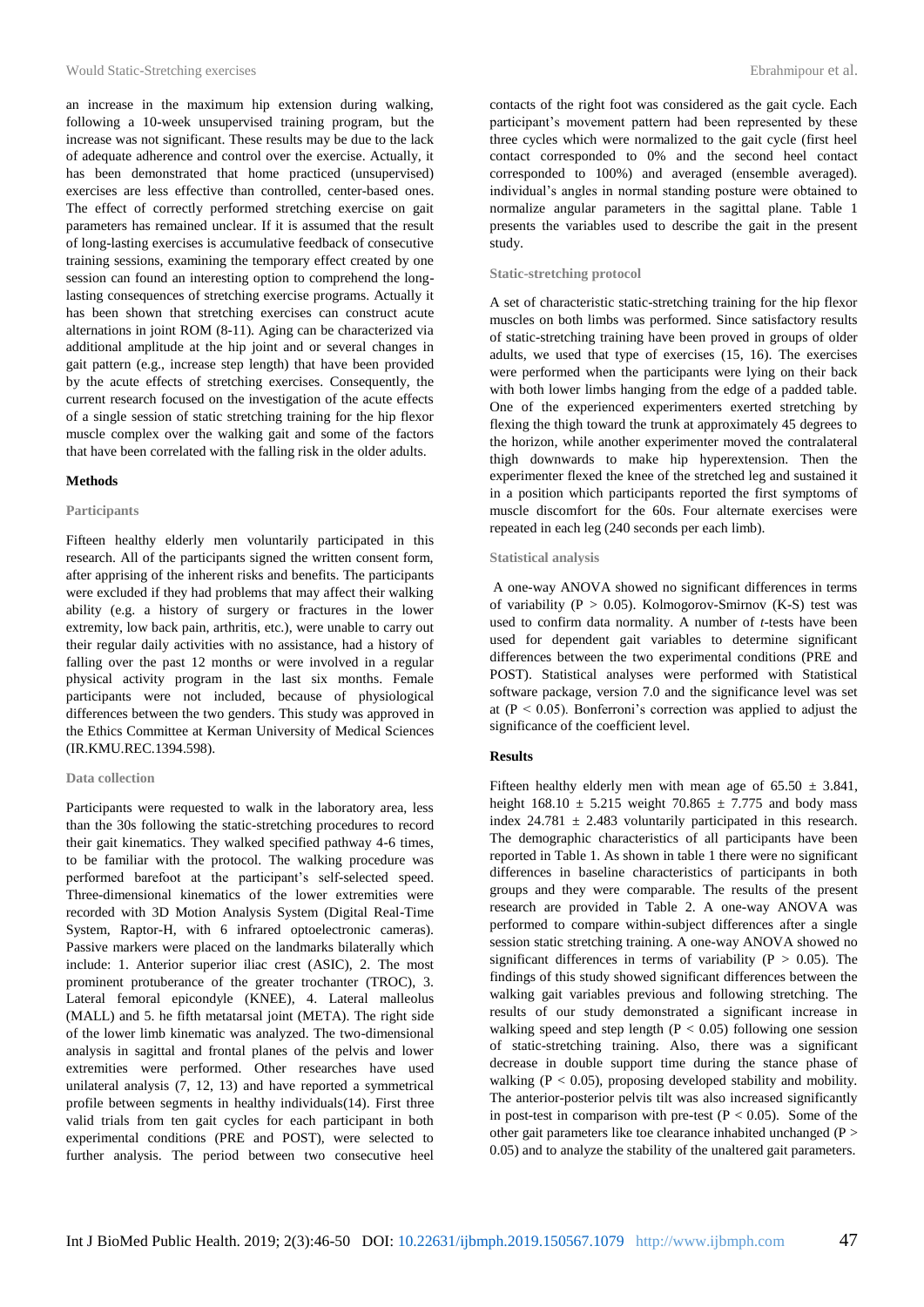#### **Table 1.** Descriptive statistics of participants' characteristics

| Groups                         | Age                | Height              | <b>Mass</b>        | BMI              |
|--------------------------------|--------------------|---------------------|--------------------|------------------|
| Experimental group (Mean ± SD) | $65.502 + 3.481$   | 168.101+5.215       | $70.865 \pm 7.775$ | $24.781 + 2.483$ |
| Control group (Mean $\pm$ SD)  | $67.324 \pm 3.762$ | $168.315 \pm 4.357$ | $71.237 \pm 5.500$ | 24.984±1.902     |

#### **Table 2.** Walking gait parameters

| Parameters(unit)                           | Pre test          | Post test         | d        | v    |
|--------------------------------------------|-------------------|-------------------|----------|------|
| Cadence (step/min)                         | $59.11 \pm 3.24$  | $60.48 \pm 3.81$  | 0.64     | 0.01 |
| Step length $(m)$                          | $0.55 \pm 0.43$   | $0.58 \pm 0.73$   | $6.00*$  | 0.21 |
| Toe clearance (m)                          | $0.017 \pm 0.004$ | $0.019 \pm 0.003$ | 13.45    | 0.39 |
| Gait speed $(m/s)$                         | $1.03 \pm 0.11$   | $1.07 \pm 0.06$   | $5.33*$  | 0.02 |
| Flexion/Extension of hip $(°)$             | $23.78 \pm 4.39$  | $26.11 \pm 3.23$  | 4.74     | 0.12 |
| Flexion/Extension of knee (°)              | 48. $31\pm5.23$   | $51.76 \pm 4.71$  | 3.21     | 0.08 |
| Dorsi flexion/Plantar flexion of ankle (°) | $23.43 \pm 2.34$  | $24.93 \pm 2.10$  | 5.50     | 0.09 |
| Gait cycle duration (s)                    | $1.00 \pm 0.04$   | $0.09 + 0.07$     | $-0.5$   | 0.01 |
| Swing duration (%)                         | $39.76 \pm 1.31$  | $40.00 \pm 0.01$  | $4.20*$  | 0.11 |
| Stance duration (%)                        | $60.24 \pm 2.45$  | $60.00 \pm 0.12$  | $-1.92*$ | 0.02 |
| Double support duration (s)                | $0.17 \pm 0.02$   | $0.16 \pm 0.01$   | $-4.68*$ | 0.04 |
| Anterior/Posterior tilt of pelvis (°)      | $14.77 \pm 3.12$  | $16.54 \pm 4.35$  | $19.62*$ | 0.15 |
| Rotation of pelvic (°)                     | $6.04{\pm}4.34$   | $7.55 \pm 1.86$   | $20.57*$ | 0.18 |
| Heel contact velocity $(m/s)$              | $1.19 \pm 0.11$   | $1.21 \pm 0.09$   | 4.91     | 0.12 |

Mean  $\pm$  standard deviation previous (PRE-test) and following (POST-test) static-stretching exercises, the mean difference (d) and variability within subject trials (V). \* indicate significant differences ( $P \le 0.05$ .

All participants were able to reach a 6.6 percent greater walking speed reached by greater step length with no adjust in cadence after stretching. The increase in step length was generally reached by the integrity of greater movement about the pelvis with growth in both anterior tilt and rotation in the horizontal plane. The walking gait pattern also reveal alters in the temporal pattern. The increased walking gait speed following stretching was occurred by a reduction in the stance time, a lower proportion of time in double support and, a greater swing duration. These indicated temporal alternations are suggestive of enhanced balance.

#### **Discussion**

The purpose of this study was to investigate the acute effect of static stretching exercises on gait parameters. It was hypothesized that static stretching exercises would acutely change the desired variables and would decrease the risk of falls in the elderly (7, 12, 13, 17-22). The dynamic spatiotemporal features that have been observed immediately after stretching were similar to those reported in previous studies (23, 24). Therefore, it can be claimed that the sample used in this study is sufficient to show the population of healthy elderly men living in the community. We used the stretching protocol that previous studies had demonstrated its effect on the range of motion (25). Since the study by Nakamura et al. (2011) showed that stretching had still significant effects on the muscle-tendon elastic properties after five minutes, in the present study, the effects of static stretching exercises were analyzed after a 30 seconds interruption, which seems to be an adequate time to maintain the effects of stretching (26). It has been suggested that gait speed is the foremost independent fall-related predictor (27). So that the people who are at risk of falling have a lower gait velocity in comparison to those who are not at risk of falling (28). Hence, the increased gait speed resulting from the application of stretching exercises in the present study, suggests that these exercises have been effective in

improving mobility and some of the important functional effects of aging. So, stretching exercises provide an important strategy that reduces the risk of fall during walking. Although walking speed is finally defined by step length and cadence (29), but in the present study, due to the fact that cadence remained unchanged, greater walking speed cannot be associated with it. Therefore, increasing the speed of walking after stretching can be considered as a result of increased pelvic rotation and tilting range of motion, which ultimately increased the step length. The heel of the swinging leg would strike farther in front of the body if the range of motion around the pelvis increases (30). It is believed that increasing the rotation of pelvic have a substantial effect on gait dynamics via flattening the climax of the center of the mass path, which makes body movement smoother and also by creating smother alteration in the center of mass, enables the elderly to attenuate the ground impact forces (30). Consequently, it may be conjectured that decreasing the contact forces at heel strike can help to minimize head acceleration through progression and provide a facilitated balance of the visional platform (31) and lesser disruption over the vestibular equipment. One of the other offered predictors of fallings in the elderly is increased double support time (32). The shorter double support time, the more stability during gait; that can display a scale of mobility. Accordingly, it is necessary to increase the duration of double support time to increase stability during progression for the next step (32). The idea that stretching exercises can be an impressive way to ameliorate gait performance in the elderly, is reinforced through this evidence. Among other factors that are associated with risk of fall, anteroposterior heel contact velocity and the toe clearance can be pointed out (33). The anteroposterior heel contact velocity obtained in this study is alike to that explained in previous studies (34). The angular velocities of the thigh, shank, and foot of the swinging leg largely determine the desired variable. The unchanged anteroposterior heel contact velocity and clearance in this study can be explained by the stability of the segmental angular velocities. Our results may be affected by aging-related conditions (e.g., balance problems, osteoarthritis), that make changes in gait pattern.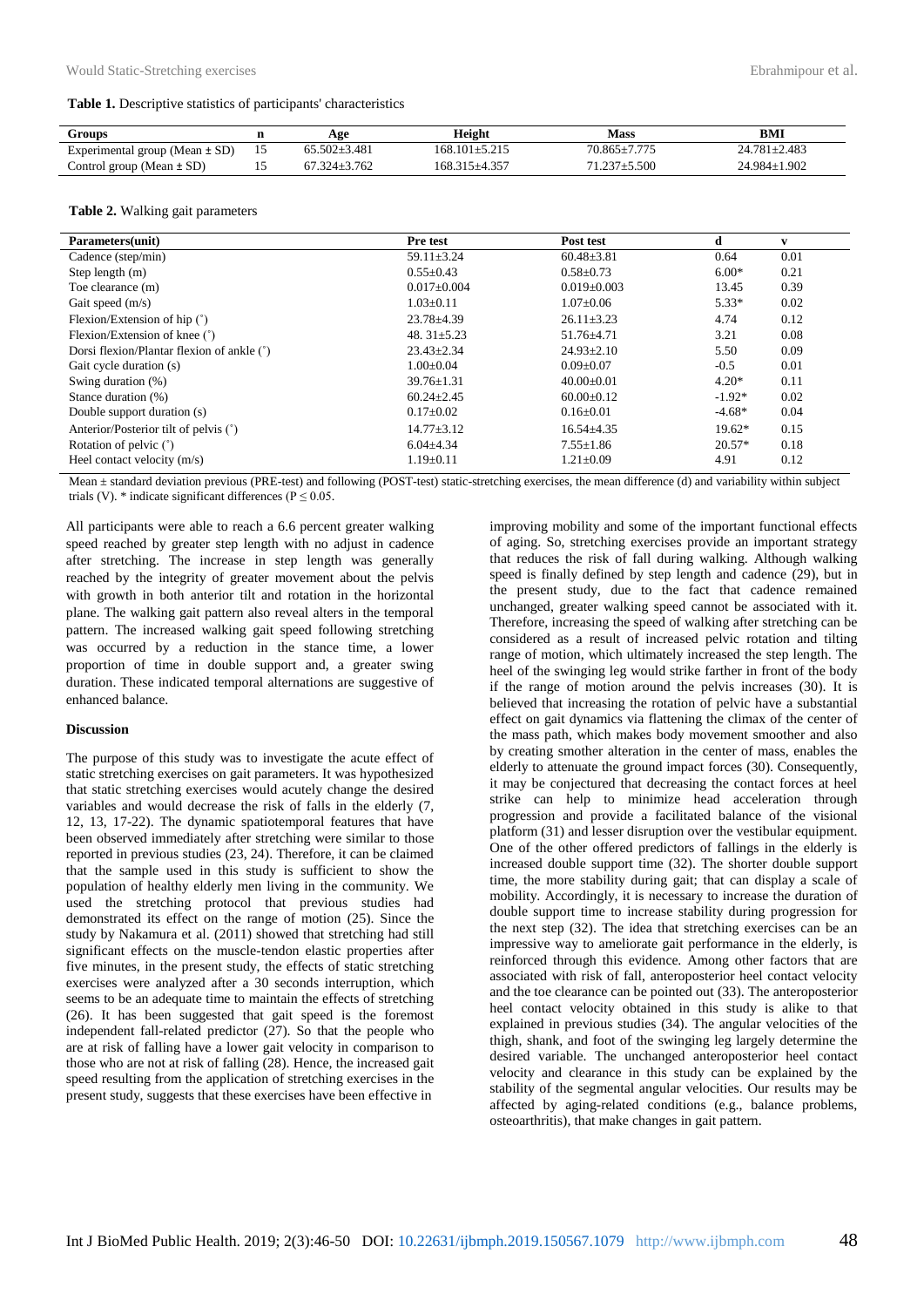#### **Conclusion**

It can be concluded that stretching exercises lead to significant corrections in gait characteristics of elderly which makes their movement patterns similar to healthy adults. These results indicate that improved and/or reduced negative influence of aging over a number of functional characteristics associated with fall risk during gait is achieved through the attractive strategy resulting from these exercises. It is essential to keep in mind that stretching training is a principal part of physical activity programs and should be illustrated as one of the effective parameters on walking gait performance. It is required to conduct studies to examine the long-term effects of stretching exercises to find out whether the temporary effects displayed in this study appear as a result of a methodical training program. Furthermore, it is necessary to confirm these assumptions experimentally by longitudinal studies regarding stretching and the fall risk. And in the end, the authors declared no conflicts of interest.

#### **Ethical disclosure**

In this study, tests that threatened the health of individuals were not used.

## **Acknowledgement**

The authors are exceptionally thankful to all patients who participated in the study. The authors declare that there is no conflict of interest.

## **Author contributions**

All the authors have accepted responsibility for the entire content of this submitted manuscript and approved submission.

### **Conflict of interest**

The authors declare that they have no conflict of interest.

#### **Funding/Support**

None declared.

#### **References**

1. Cameron ID, Quine SJAoG, Geriatrics. External hip protectors: likely non-compliance among high risk elderly people living in the community. Arch Gerontol Geriatr. 1994;19(3):273- 81. [doi:10.1016/0167-4943\(94\)00573-7](https://www.sciencedirect.com/science/article/abs/pii/0167494394005737)

2. Andersson GB, Schultz AB. Transmission of moments across the elbow joint and the lumbar spine. J Biomech. 1979;12(10):747-55[. doi:10.1016/0021-9290\(79\)90160-X](https://www.sciencedirect.com/science/article/abs/pii/002192907990160X)

3. Honeycutt PH, Ramsey P. Factors contributing to falls in elderly men living in the community. Geriatr Nurs. 2002;23(5):250-7[. doi:10.1067/mgn.2002.128785](https://www.sciencedirect.com/science/article/abs/pii/S0197457202000320)

4. Cummings SR, Black DM, Nevitt MC, Browner WS, Cauley JA, Genant HK, et al. Appendicular bone density and age predict hip fracture in women. JAMA. 1990;263(5):665-8. doi:10.1001/jama.1990.03440050059033

5. Guimarães JM, Farinatti PD. Análise descritiva de variáveis teoricamente associadas ao risco de quedas em mulheres idosas. Rev Bras Med Esporte. 2005;11(5):299-305.

6. Rose J, Gamble JG. Human walking. Lippincott Williams & Wilkins. 2006:111-4.

7. Kerrigan DC, Lee LW, Collins JJ, Riley PO, Lipsitz LA. Reduced hip extension during walking: healthy elderly and fallers versus young adults. Arch Phys Med Rehabil. 2001;82(1):26-30[. doi:10.1053/apmr.2001.18584](https://www.sciencedirect.com/science/article/abs/pii/S0003999301808339)

8. Taylor DC, Dalton JR JD, Seaber AV, Garrett JR WE. Viscoelastic properties of muscle-tendon units: the biomechanical effects of stretching. Am J Sports Med. 1990;18(3):300-9[. doi:10.1177/036354659001800314](https://journals.sagepub.com/doi/abs/10.1177/036354659001800314)

9. Halbertsma JP, Göeken LN. Stretching exercises: effect on passive extensibility and stiffness in short hamstrings of healthy subjects. Arch Phys Med Rehabil. 1994;75(9):976-81.

10. Mchugh MP, Magnusson SP, Gleim GW, Nicholas JAJM, sports si, exercise. Viscoelastic stress relaxation in human skeletal muscle. Med Sci Sports Exerc. 1992;24(12):1375-82. PMID:1470021

11. Willy RW, Kyle BA, Moore SA, Chleboun GS. Effect of cessation and resumption of static hamstring muscle stretching on joint range of motion. J Orthop Sports Phys Ther. 2001;31(3):138-44. doi:10.2519/jospt.2001.31.3.138

12. Kerrigan DC, Xenopoulos-Oddsson A, Sullivan MJ, Lelas JJ, Riley PO. Effect of a hip flexor [ndash] stretching program on gait in the elderly. Arch Phys Med Rehabil. 2003;84(1):1-6. [doi:10.1053/apmr.2003.50056](https://www.sciencedirect.com/science/article/abs/pii/S0003999302048748)

13. Evans JM, Zavarei K, Lelas JJ, Riley PO, Kerrigan DC. Poster 58: Reduced hip extension in the elderly: dynamic or postural?. Arch Phys Med Rehabil. 2003;84(9):E15. [doi:10.1016/S0003-9993\(03\)00591-4](https://www.archives-pmr.org/article/S0003-9993(03)00591-4/abstract)

14. Sadeghi H, Allard P, Prince F, Labelle HJG, posture. Symmetry and limb dominance in able-bodied gait: a review. Gait Posture. 2000;12(1):34-45. [doi:10.1016/S0966-](https://www.sciencedirect.com/science/article/abs/pii/S0966636200000709) [6362\(00\)00070-9](https://www.sciencedirect.com/science/article/abs/pii/S0966636200000709)

15. Feland JB, Myrer JW, Merrill RM. Acute changes in hamstring flexibility: PNF versus static stretch in senior athletes. Phys Ther Sport. 2001;2(4):186-93[. doi:10.1054/ptsp.2001.0076](https://www.sciencedirect.com/science/article/abs/pii/S1466853X01900768) 16. Ferber R, Osternig LR, Gravelle DC. Effect of PNF stretch techniques on knee flexor muscle EMG activity in older adults. J Electromyogr Kinesiol. 2002;12(5):391-7. [doi:10.1016/S1050-](https://www.sciencedirect.com/science/article/pii/S1050641102000470) [6411\(02\)00047-0](https://www.sciencedirect.com/science/article/pii/S1050641102000470)

17. Kerrigan DC, Todd MK, Della Croce U, Lipsitz LA, Collins JJ. Biomechanical gait alterations independent of speed in the healthy elderly: evidence for specific limiting impairments. Arch Phys Med Rehabil. 1998;79(3):317-22. [doi:10.1016/S0003-](https://www.sciencedirect.com/science/article/abs/pii/S0003999398900132) [9993\(98\)90013-2](https://www.sciencedirect.com/science/article/abs/pii/S0003999398900132)

18. Ameer MA, Muaidi QIJJosr. Acute Effect of Static Stretching on Lower Limb Movement Performance by Using STABL Virtual Reality System. J Sport Rehabil. 2017;27(6):520-5. [doi:10.1123/jsr.2017-0017](https://journals.humankinetics.com/doi/abs/10.1123/jsr.2017-0017)

19. de Andrade Mesquita LS, de Carvalho FT, de Andrade Freire LS, Neto OP, Zângaro RA. Effects of two exercise protocols on postural balance of elderly women: a randomized controlled trial. BMC geriatr. 2015;15(1):61[. doi:10.1186/s12877-015-0059-3](https://bmcgeriatr.biomedcentral.com/articles/10.1186/s12877-015-0059-3)

20. Hortobágyi T, Lesinski M, Gäbler M, VanSwearingen JM, Malatesta D, Granacher U. Effects of three types of exercise interventions on healthy old adults' gait speed: a systematic review and meta-analysis. Sports Med. 2015;45(12):1627-43. doi:10.1007/s40279-015-0371-2

21. Van Abbema R, De Greef M, Crajé C, Krijnen W, Hobbelen H, Van Der Schans C. What type, or combination of exercise can improve preferred gait speed in older adults? A meta-analysis. BMC geriatr. 2015;15(1):72[. doi:10.1186/s12877-015-0061-9](https://bmcgeriatr.biomedcentral.com/articles/10.1186/s12877-015-0061-9)

22. Rodacki AL, Souza RM, Ugrinowitsch C, Cristopoliski F, Fowler NEJMt. Transient effects of stretching exercises on gait parameters of elderly women. Man Ther. 2009;14(2):167-72. [doi:10.1016/j.math.2008.01.006](https://www.sciencedirect.com/science/article/abs/pii/S1356689X08000258)

23. Ryoo MS. Human activity prediction: Early recognition of ongoing activities from streaming videos. In2011 International Conference on Computer Vision 2011 Nov 6 (pp. 1036-1043). IEEE. do[i:10.1109/ICCV.2011.6126349](https://doi.org/10.1109/ICCV.2011.6126349)

24. Choi H-J, Kim H-S, Ryu J, Kim G, Ko C-Y. Variations in gait features in elderly adults during walking considering their